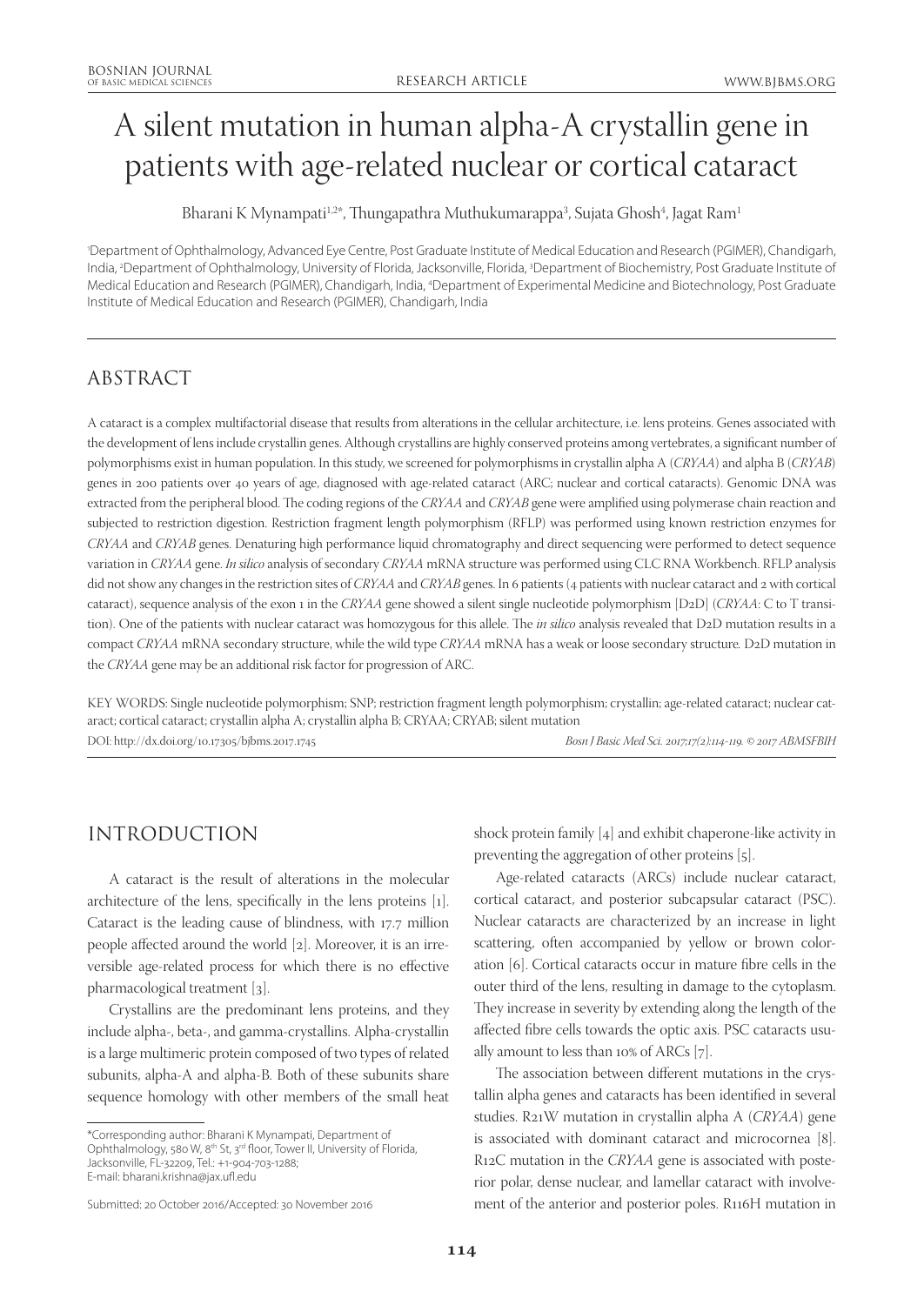the *CRYAA* gene is also associated with nuclear cataract [8]. In the exon 2 of the *CRYAA* gene, F71L mutation resulted in defective chaperone-like function, associated with ARC [9]. Vicart et al. reported dominant myopathy associated with cataract, caused by R120G missense mutation. Further *in vitro* studies showed that R120G mutation causes defective chaperone-like functions in alpha-B protein [10]. Beta-crystallins are expressed from the early developmental stages in the eye lens; their expression continues and increases after birth, so that the highest concentrations are found in the lens cortex [11]. The molecular basis of crystallin alpha B (*CRYAB*) gene expression has not been completely understood. In mammals, the majority of the studies has been performed on the promoters of crystallin beta B1 (*CRYBB1*) and *CRYBB2* genes [12].

Although crystallins are recognized as highly conserved proteins among the vertebrate species, a significant number of polymorphisms exist in human population and the process of lens opacification remains unclear. Hence, the present study evaluated possible causative mutations in the alpha crystallin genes in the blood samples of patients with ARC.

## MATERIALS AND METHODS

#### Patients and samples

The prospective study was conducted on patients with visually significant ARC who underwent extracapsular cataract extraction (ECCE) surgery in a tertiary care center in North India. The study was approved by the Institutional Ethical Committee. Written informed consent was obtained from patients, according to the institute's guidelines. The study adhered to the tenets of the declaration of Helsinki.

All patients underwent detailed ocular examination, including determining the type of cataract and fundus evaluation. In each case, the pupil was dilated with topical cyclopentolate (1%) and tropicamide (1%). The density of cataract was graded by slit-lamp biomicroscope, according to the Lens Opacity Classification System III [13].

The blood samples from the patients with nuclear or cortical cataract were obtained. Normal, healthy individuals having no cataract (as confirmed by the examination with slitlamp biomicroscope) served as a control. The exclusion criteria were patients with a history of diabetes mellitus, traumatic cataract, or history of using systemic or topical steroids.

The mean age of patients with nuclear cataract  $(n = 100)$ was  $68.25 \pm 9.94$  years and of those with cortical cataract  $(n = 100)$  was 58.65  $\pm$  1.04 years. The mean age of the healthy controls (n = 100) was  $43.4 \pm 9.62$  years. Because it was difficult to find healthy subjects of higher age without cataract, healthy controls with a wide age range were included in the study.

#### DNA extraction

Genomic DNA was extracted from whole blood samples of the patients and controls using QiAamp DNA blood mini kit (Qiagen, USA).

#### Restriction fragment length polymorphism (RFLP)

Each of the alpha-crystallin genes (*CRYAA* located on 21 and *CRYAB* located on 11 chromosome) consists of 3 exons. Most of the polymorphisms associated with cataract have been reported in the exon 1 of the *CRYAA* gene. In addition, polymorphisms detected by restriction enzymes HinfI, HhaI, and MSPI in the exon 1 of the *CRYAA* and by BsaJI enzyme in the exon 3 of the *CRYAB* gene have been previously described [7]. Ten µl of PCR products were digested with restriction enzymes in a total volume of 30  $\mu$ l, containing 1X restriction buffer (Fermentas USA, USA and New England Biolabs, UK). The list of primers, restriction enzymes, and the size of RFLP products are described in Table 1.

Twelve percent polyacrylamide gel electrophoresis (PAGE) with 0.5 X TBE (45mM Tris/Borate buffer [pH 8.0]/1mM EDTA) was used to separate the RFLP products.

|  |  | <b>TABLE 1.</b> A list of primers used for the amplification of the CRYAA and CRYAB genes and restriction enzymes used in this study |  |  |  |  |
|--|--|--------------------------------------------------------------------------------------------------------------------------------------|--|--|--|--|
|--|--|--------------------------------------------------------------------------------------------------------------------------------------|--|--|--|--|

| Primers                    | Exon/Restriction enzyme | Normal allele/Mutated allele (bp) | Product size (bp) | Conditions               |
|----------------------------|-------------------------|-----------------------------------|-------------------|--------------------------|
| <i>CRYAA</i>               | Exon $1/H$ infl         | 202 and 52/146, 51, and 56 bp     | 254               | 37°C, 10 min             |
| Forward-                   |                         |                                   |                   |                          |
| 5'-ctccagggtccccgtggta-3'  | Exon 1/MSPI             | 116, 90, and 48/254 bp            |                   | 37°C, 10 min             |
| $Reverse -$                |                         |                                   |                   |                          |
| 5'-aggagaggccagcaccac-3'   |                         |                                   |                   |                          |
| <b>CRYAA</b>               | Exon 1/HhaI             | 286, 96, and 84/382, 84 bp        | 486               | $37^{\circ}$ C. 16 hours |
| Forward-                   |                         |                                   |                   |                          |
| 5'-cacgcctttccagagaatc-3'  |                         |                                   |                   |                          |
| Reverse-                   |                         |                                   |                   |                          |
| 5'-ctctgcaaggggatgaagtg-3' |                         |                                   |                   |                          |
| <b>CRYAB</b>               | Exon 3/BSaJI            | 121 and 96/121, 86, and 10 bp     | 217               | $55^{\circ}$ C, 16 hours |
| Forward-                   |                         |                                   |                   |                          |
| 5'-ttggtctcacctaagggt-3'   |                         |                                   |                   |                          |
| Reverse-                   |                         |                                   |                   |                          |
| 5'-ccattcacagtgaggacc-3'   |                         |                                   |                   |                          |

CRYAA: crystallin alpha A; CRYAB: crystallin alpha B; bp: base pair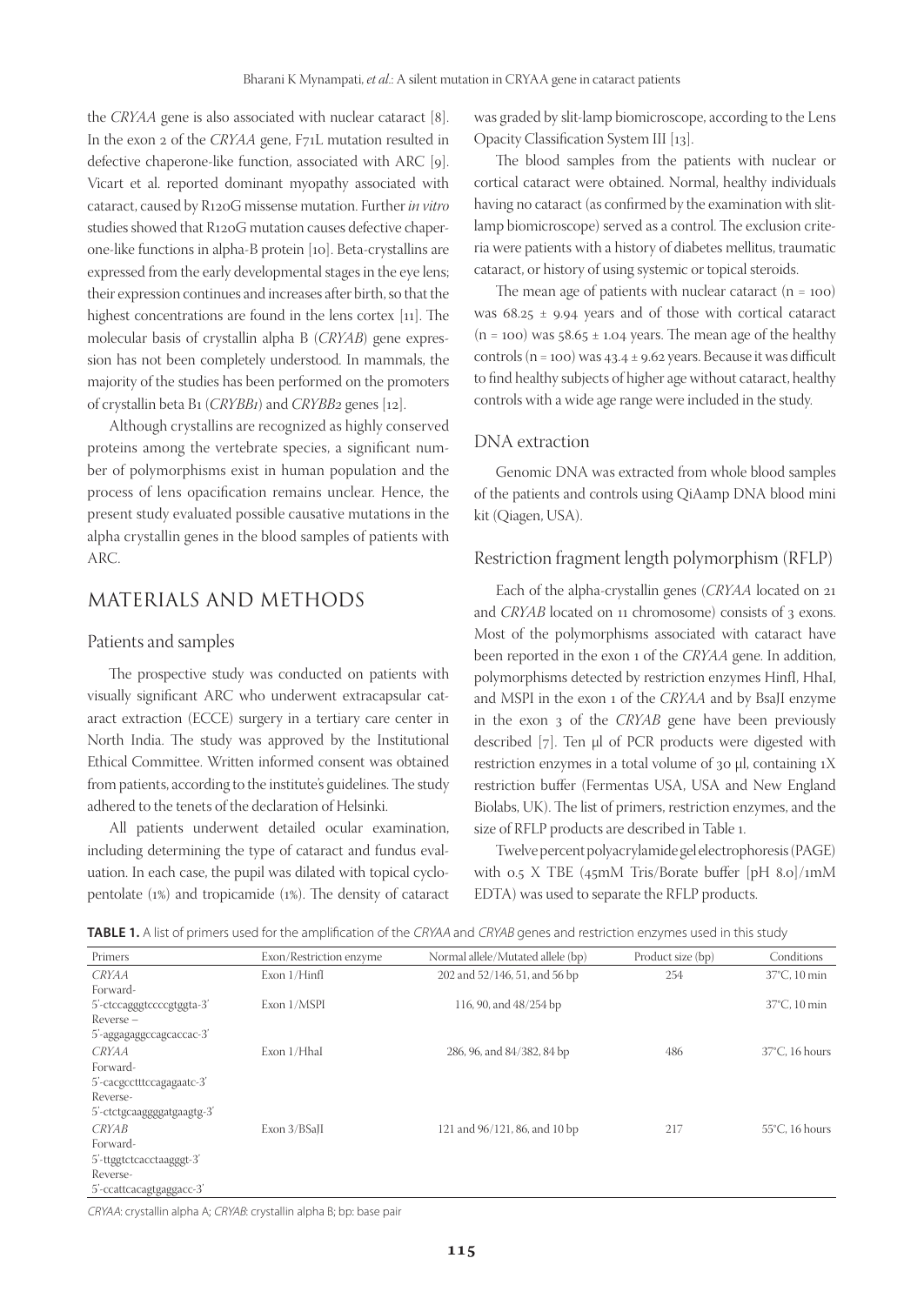### Denaturing high performance liquid chromatography (DHPLC)

The search of the National Center for Biotechnology Information (NCBI) (www.pubmed.com) database showed that the highest number of mutations resulting in cataract formation is associated with the exon 1 of the *CRYAA* gene. Thus, we focused on screening the entire exon 1 of the *CRYAA* for polymorphisms, and DHPLC and direct sequencing were performed to check the presence of any unknown mutations.

Variants in the exon 1 of the *CRYAA* gene, in the control and test DNA samples, were identified by ion-pair reversedphase HPLC. The stationary phase is composed of polystyrene beads coated with alkyl groups. The mobiles phase contains triethylammonium acetate (TEAA) and acetonitrile. The negatively charged phosphate backbone of partially denatured DNA fragments are attracted to the positively charged ammonium groups of TEAA. At increasing concentrations of acetonitrile, the TEAA/DNA attraction is reduced and the fragments begin to elute from the cartridge. The variants were detected using a mutation detection and Navigator software (Model 3500 HT; Transgenomic, CT, USA).

#### DNA sequencing

The PCR products were purified using Microspin S400 columns (Amersham Pharmacia, Little Chalfont, UK) prior to sequencing. Sequencing was performed using specific primers and ABI PRISM Big Dye Terminator cycle sequencing ready reaction kit (Applied Biosystems, Foster City, CA, USA). The DNA fragments were analyzed on an ABI PRISM 3730 DNA analyzer (Applied Biosystems, Foster City, CA, USA). The sequencing results were compared with the gene reference sequence (UCSC browser; http://genome.ucsc.edu/). Sequence alignments and analysis were performed using Clustal-X version 1.8 (http://www.molbiol.ox.ac.uk/documentation/clustalx/clustalx.html) and Finch TV (www.geospiza.com/finchtv) software, and compared to the sequences in the database using Basic Local Alignment Search Tool (BLAST).

#### Secondary mRNA structure prediction

The secondary mRNA structures of wild type and mutant *CRYAA* alleles were analyzed using CLC RNA Workbench software (CLC bio, Cambridge, MA).

## RESULTS

The RFLP analysis of the coding regions of the *CRYAA* and *CRYAB* genes showed no change in the band pattern, in the patient and control samples.

In ten samples, variants in the exon 1 of the *CRYAA* were detected by DHPLC. Figure 1 shows a representative DHPLC profile of the patient and control samples. The variants detected by DHPLC were subjected to direct sequencing and compared to the sequences in the database, using BLAST. The sequencing results revealed  $GAC \rightarrow GAT$  (5075 C > T) transition in the exon 1 of the *CRYAA* gene in six patients. Out of these six patients one was homozygous having both variant alleles ( $5075 \text{ C} > \text{T}$ ) of the *CRYAA* gene, whereas the rest of the patients were heterozygous having one wild type and one variant allele (Figure 2).

The single nucleotide polymorphism (SNP) [D2D] identified in the present study [GAC $\rightarrow$ GAT (5075 C > T)] in the coding region of the *CRYAA* gene is "silent" and does not alter the amino acid sequence (aspartic acid) at the second position. The frequency of this polymorphism in the nuclear cataract patients was 4% as compared to 2% in the cortical cataract patients. The genotypes and phenotypes of the affected individuals are summarized in Table 2.

To investigate the effect of the synonymous mutation on the secondary structure of *CRYAA* mRNA, we analyzed the mRNA sequence of the wild type *CRYAA* allele (GAC) and the mRNA of the variant *CRYAA* allele (GAT), with the mutation located near the initiation codon. The calculated free energy (G<sup>o</sup>) for the wild type *CRYAA* mRNA was  $\Delta G^{\circ}$  = -6.0 Kcal, compared to  $\Delta G^{\circ}$  = -5.9 Kcal for the mutant *CRYAA* mRNA. The mutant *CRYAA* mRNA had a compact secondary structure around the initiation codon (Figure 3B), while the wild type mRNA had a loose secondary structure around ATG (Figure 3A).

#### DISCUSSION

In the present study, we evaluated whether polymorphisms in the *CRYAA* and *CRYAB* genes are associated with ARC in patients with nuclear or cortical cataract, from the northern parts of India, compared to healthy controls. Based on the published data, we first screened for polymorphisms detected by restriction enzymes HinfI, MspI, and HhaI in



**FIGURE 1.** A representative denaturing high performance liquid chromatography chromatogram of the exon 1 of crystallin alpha A (CRYAA) gene.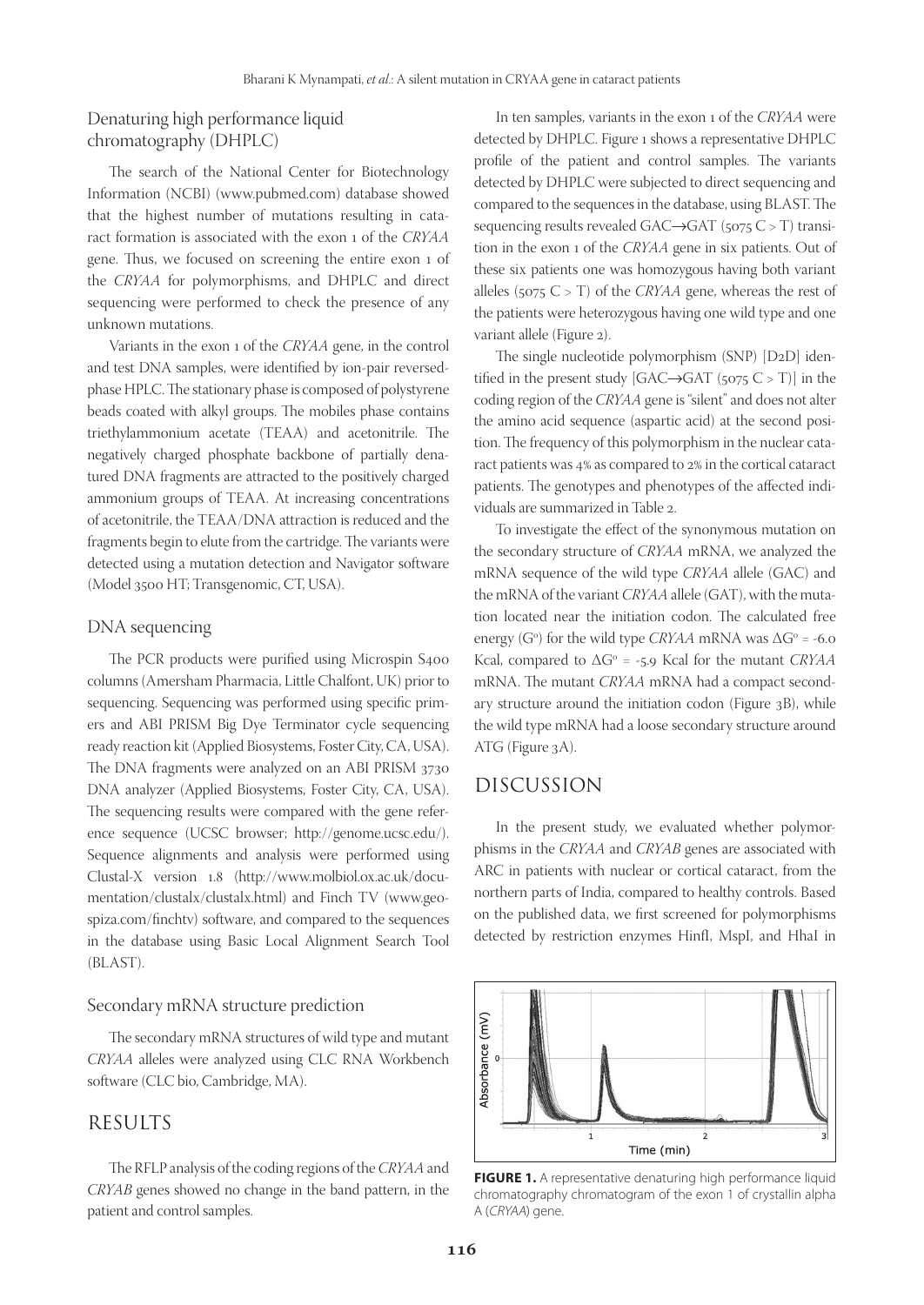the exon 1 of the *CRYAA* gene [8,14,15]and detected by BsaJI enzyme in the exon 3 of the *CRYAB* gene [10]. According to our RFLP results, there was no mutation in the cleavage sites of the *CRYAA* and *CRYAB* genes in the samples of nuclear and cortical cataract patients, nor in the control samples. Next, the exon 1 of the *CRYAA* gene was screened for the presence of mutations using DHPLC, followed by DNA sequencing, since the exon 1 of the *CRYAA* gene is known to be highly variable. Our analysis revealed the presence of a silent polymorphism, D<sub>2</sub>D SNP, in six patients.

D2D mutation is known to be associated with congenital cataract. In this study, four patients with nuclear cataract and two with cortical cataract had D2D silent mutation and



**FIGURE 2.** DNA sequence chromatograms of C to T transition in crystallin alpha A (CRYAA) gene. (A) Control sample. (B-F) Heterozygous transition (5075 C  $>$  T) in a cataract patient (one wild type [C] and one variant allele [T]). (G) Homozygous transition in a cataract patient (two variant alleles [T]).

one of the patients with nuclear cataract was homozygous for this allele. The affected patients were from different parts of North India, and were not closely related individuals. This C to T transition resulted in a codon change from GAC to GAT (aspartic acid) near the initiation codon ATG (methionine), and led to "silent variation" with no amino acid change.

D2D mutation in the exon 1 of the *CRYAA* gene was also reported in a Brazilian population [16]. Out of 10 patients with D2D polymorphism in their study, six had nuclear cataract and four patients had lamellar cataract. Among the affected patients, one patient also had R12C mutation in the *CRYAA* gene and another patient had a silent polymorphism S119S in the crystallin gamma D (*CRYGD*) gene, located on chromosome 2. In addition, among the 10 affected individuals, 9 had a silent polymorphism Y117Y or R95R in the *CRYGD* gene [16]*.*

Generally, it was assumed that "silent" mutations are inconsequential to health, because such changes in DNA would not alter the protein makeup, encoded by genes. Hence, if a protein composition is correct, any small glitches in the process leading to its construction would not affect the health of an individual [17]. D2D mutation found in the present study resulted in the creation of a second initiation codon AUG, immediately following the original one. But if the second AUG was used as the initiation codon, it would result in a frameshift mutation and a truncated polypeptide. However, previous studies have shown that eukaryotic mRNA usually adhere to the first-AUG rule, which states that, in most cases, the triplet AUG nearest to the 5' end is the important site of translation initiation [18-20]. This led to the development of the scanning model, which highlights that 40S ribosomal subunit enters at the 5' end of mRNA and moves linearly, stopping when it encounters the first AUG codon [21]. Two mechanisms makes exceptions to the first-AUG rule. Reinitiation at a downstream AUG may be possible when the AUG codon that is nearest to the 5' end is followed shortly by a stop codon [19]. The second mechanism leading to the access to a downstream AUG codon is leaky scanning. Leaky scanning model highlights that 40S ribosomal subunit stops at the first AUG codon if it is present in the context of optimal Kozak consensus sequence (gcc) gccRccAUGG where R is a purine (adenine or guanine). The small subunit of the ribosome recognizes the AUG sequence on mRNA molecule as a translational start site from which a protein is encoded by the mRNA molecule [18,21]. If

**TABLE 2.** Genotype and phenotype characteristics of cataract patients

| Number | Sex | Age (years) | Phenotype         | Genotype     | Nucleotide substitution | Type of variant |
|--------|-----|-------------|-------------------|--------------|-------------------------|-----------------|
|        | M   | 70          | Nuclear cataract  | Heterozygous | $C\rightarrow T$        | Silent (D2D)    |
| 2      |     | 76          | Nuclear cataract  | Heterozygous | $C\rightarrow T$        | Silent (D2D)    |
| 3      | M   | 64          | Nuclear cataract  | Homozygous   | $C\rightarrow T$        | Silent (D2D)    |
| 4      | M   | 62          | Cortical cataract | Heterozygous | $C\rightarrow T$        | Silent (D2D)    |
|        | M   | 68          | Cortical cataract | Heterozygous | $C\rightarrow T$        | Silent (D2D)    |
| 6      |     | 55          | Nuclear cataract  | Heterozygous | $C\rightarrow T$        | Silent (D2D)    |

CRYAA Human (wild type): MD\*VTIQHPWFKRTLG, CRYAA Human (silent mutation): MD\*VTIQHPWFKRTLG, CRYAA: crystallin alpha A; M: male; F: female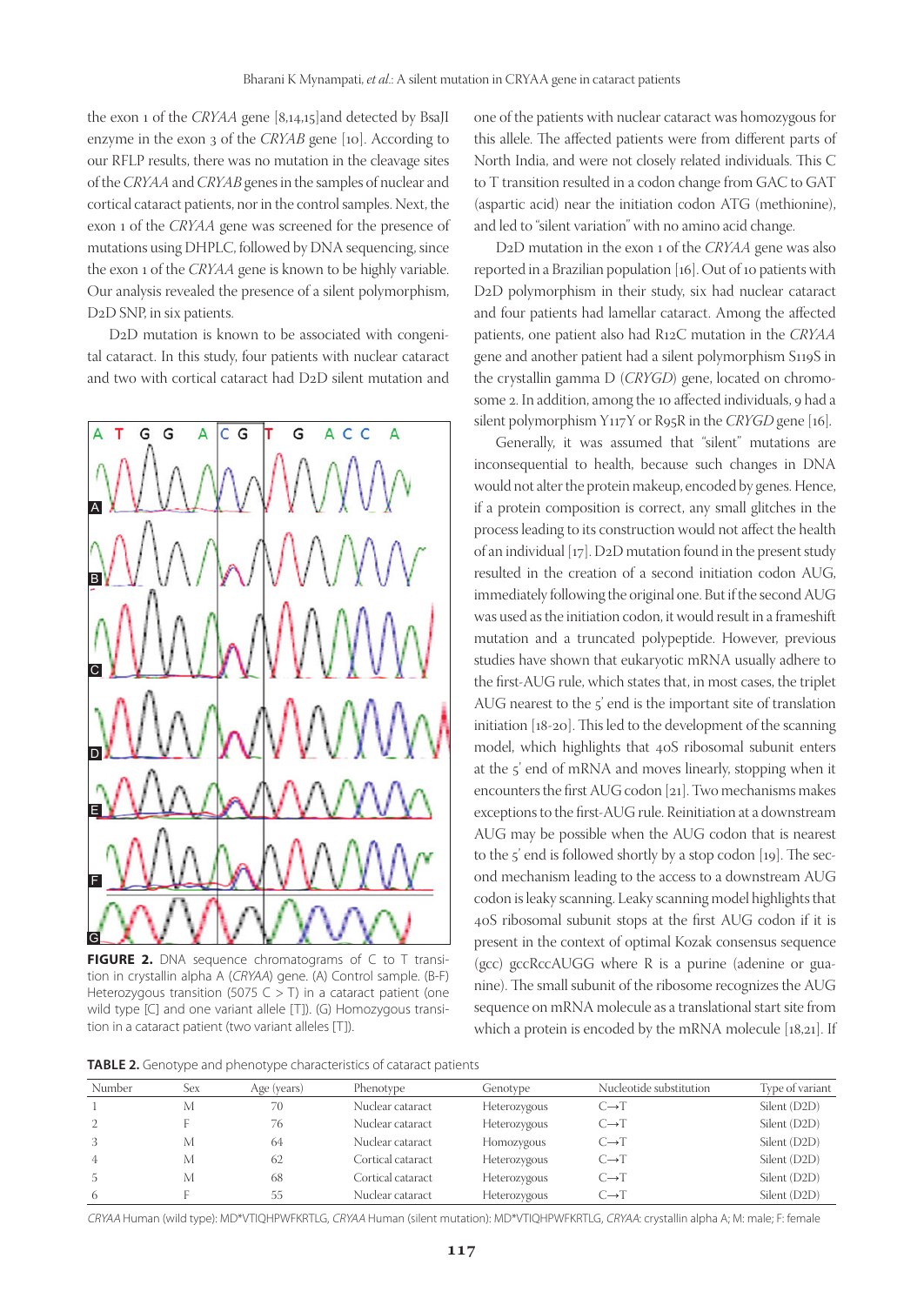

**FIGURE 3.** The alterations in the secondary structure of crystallin alpha A (CRYAA) mRNA, caused by a single base variation, are shown magnified in the box. (A) A loose secondary structure of wild type (GAC) CRYAA mRNA predicted by CLC RNA Workbench software. (B) A compact secondary structure of mutant type (GAT) CRYAA mRNA predicted by CLC RNA Workbench software.

the first AUG occurs in a suboptimal context during the translation process, that is, in the absence of purine in position -3 or G in position +4, some 40S subunits will pass this first AUG codon and initiate instead at the downstream site, leading to a formation of two proteins that were independently started from a single mRNA [22,23]. This type of dual translational initiation could be ruled out in the context of silent mutation found in the present study, since the newly introduced AUG is not surrounded by the Kozak sequence.

Using bioinformatic analysis, we predicted the secondary structures of the wild type and variant allele mRNA of the *CRYAA* gene. D2D silent mutation resulted in a compact mRNA secondary structure surrounding the initiation codon ATG of the variant allele, while the wild type mRNA had loose secondary structure in this region. This result suggests that D2D polymorphism could potentially affect the recognition of the initiation codon by the ribosome for protein synthesis. This in turn could alter the translation kinetics resulting in reduced synthesis of alpha-crystallin by the lens epithelial cells, leading to a deficiency of alpha-crystallin in the eye lens. Silent mutations resulting in changes of mRNA secondary structure as well as mRNA splicing site and altered translational kinetics have been reported previously [24].

Lens proteins, which play an important role in maintaining the transparency of eye, are synthesized throughout the life. The presence of D2D silent mutation could result in reduced deposition of alpha-crystallin in the eye lens. As *CRYAA* is known to have an important role in maintaining the proteins in soluble form, its deficiency could potentially lead to opacification of the lens. Thus, the D2D mutation could be an important risk factor for ARC. In addition, families of patients positive for D2D silent mutation should be informed about the possible consequences of this mutation.

The limitations of the present study include the difference in the average age between the cortical and nuclear cataract groups and the control group, which was mainly due to the unavailability of age-matched controls. In addition, it might be more beneficial to screen the complete *CRYAA* and *CRYAB* gene sequences for polymorphisms, that are directly or indirectly associated with development of nuclear or cortical cataract.

The important outcome of this study is the detection of D2D polymorphism in the cataract patients, which might have a role in ARC in north Indian populations and, thus, could be used as a risk predictor for ARC in this population.

# DECLARATION OF INTERESTS

The authors declare no conflict of interests.

# REFERENCES

- [1] Kumar M, Agarwal T, Khokhar S, Kumar M, Kaur P, Roy TS, et al. Mutation screening and genotype phenotype correlation of alpha-crystallin, gamma-crystallin and GJA8 gene in congenital cataract. Mol Vis 2011;17:693-707.
- [2] Resnikoff S, Pascolini D, Mariotti SP, Pokharel GP. Global magnitude of visual impairment caused by uncorrected refractive errors in 2004. Bull World Health Organ 2008;86(1):63-70. https://doi.org/10.2471/BLT.07.041210.
- [3] Gupta SK, Selvan VK, Agrawal SS, Saxena R. Advances in pharmacological strategies for the prevention of cataract development. Indian J Ophthalmol 2009;57(3):175-83. https://doi.org/10.4103/0301-4738.49390.
- [4] Koteiche HA, Claxton DP, Mishra S, Stein RA, McDonald ET, Mchaourab HS. Species-specific structural and functional divergence of α-crystallins: Zebrafish αBa- and rodent αA(ins)-crystallin encode activated chaperones. Biochemistry 2015;54(38):5949-58. https://doi.org/10.1021/acs.biochem.5b00678.
- [5] Horwitz J, Bova MF, Ding LL, Haley DA, Stewart PL. Lens alpha-crystallin: Function and structure. Eye (Lond) 1999;13(Pt 3b):403-8. https://doi.org/10.1038/eye.1999.114.